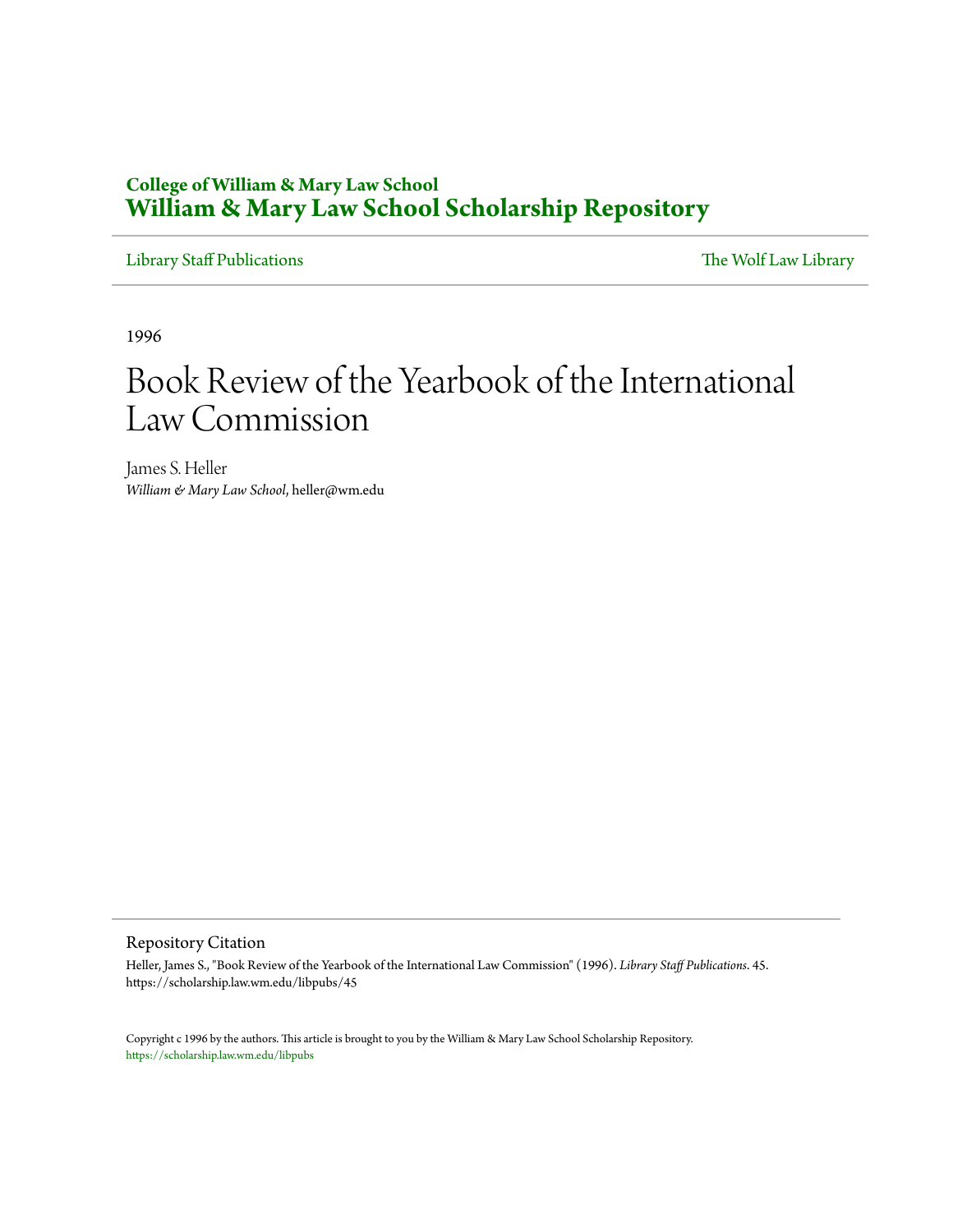614. **Yearbook of the International Law Commission 1992: Summary Records of the Meetings of the Forty-Fourth Session....** New York, United Nations, 1994. 2v. \$55.00pa.(v.1); \$38.00pa.(v.2). ISBN 92-1-133461-6.ISSN 0082-8289. *SIN* E.94.V.3(v.l); E.94.V.4(v.2).

The 34 members of the International Law Commission are charged by the United Nation's General Assembly to promote the progressive development of international law and its codification. Created in 1947, the ILC prepares draft conventions on subjects either not yet regulated by international law, or those for which the law is not well developed. Its codification efforts are intended to systematize international law where there already exists extensive state practice, precedent, and doctrine. The ILC's draft articles